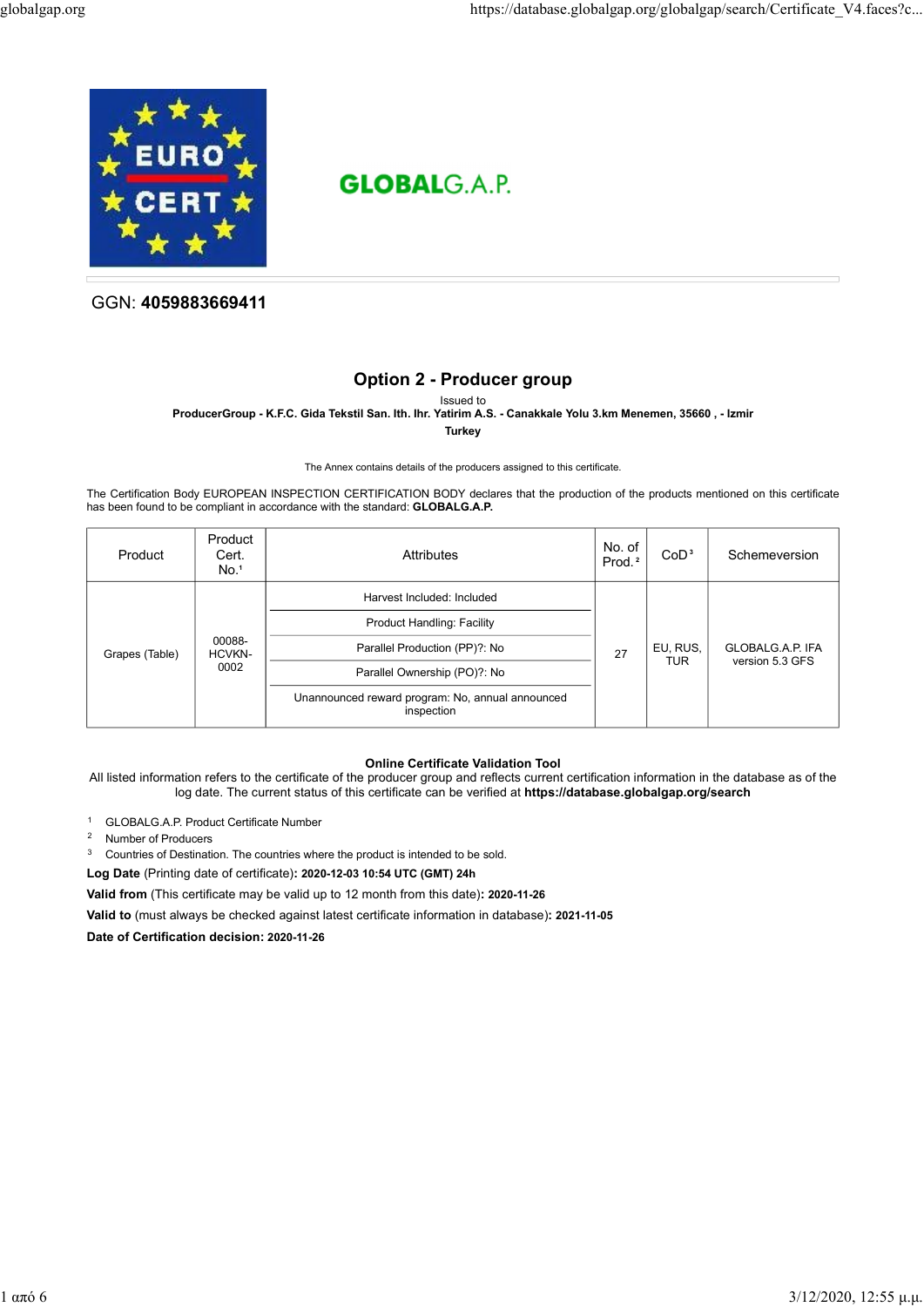## ANNEX for GGN: 4059883669411

### Log Date (Printing date of certificate): 2020-12-03 10:54 UTC (GMT) 24h

|                | ANNEX for GGN: 4059883669411<br>Log Date (Printing date of certificate): 2020-12-03 10:54 UTC (GMT) 24h<br>Producer Group Members (Option 2 or 4) | Company /                                             | https://database.globalgap.org/globalgap/search/Certificate V4.faces?c           |                                                       |
|----------------|---------------------------------------------------------------------------------------------------------------------------------------------------|-------------------------------------------------------|----------------------------------------------------------------------------------|-------------------------------------------------------|
| Product        | GGN / Reg.<br>No. <sup>4</sup>                                                                                                                    | Producer name<br>and address                          | Attributes                                                                       | Quantities                                            |
|                |                                                                                                                                                   |                                                       | Harvest Included: Included                                                       | Non cov. first <sup>5</sup> :<br>3.1768 ha            |
|                | 4059883672176                                                                                                                                     | ADİL ÖZHAN                                            | <b>Product Handling: Facility</b>                                                | Non cov. further <sup>6</sup> :<br>$0.0000$ ha        |
| Grapes (Table) | <b>EUROCERT</b><br>0274-20777                                                                                                                     | AHMETLİ,<br>45450, MANISA                             | Parallel Production (PP)?: No<br>Parallel Ownership (PO)?: No                    | Cov. first <sup>7</sup> :                             |
|                |                                                                                                                                                   |                                                       | Unannounced reward program: No, annual announced<br>inspection                   | 0.0000 ha<br>Cov. further <sup>8</sup> :<br>0.0000 ha |
|                |                                                                                                                                                   |                                                       | Harvest Included: Included                                                       | Non cov. first <sup>5</sup> :<br>4.9430 ha            |
|                |                                                                                                                                                   |                                                       | <b>Product Handling: Facility</b>                                                | Non cov. further <sup>6</sup> :                       |
| Grapes (Table) | 4059883672183<br><b>EUROCERT</b>                                                                                                                  | ALİ PAMUK<br>AHMETLİ,<br>45450, MANISA                | Parallel Production (PP)?: No                                                    | $0.0000$ ha                                           |
|                | 0274-20778                                                                                                                                        |                                                       | Parallel Ownership (PO)?: No                                                     | Cov. first <sup>7</sup> :<br>$0.0000$ ha              |
|                |                                                                                                                                                   |                                                       | Unannounced reward program: No, annual announced<br>inspection                   | Cov. further <sup>8</sup> :<br>$0.0000$ ha            |
|                |                                                                                                                                                   |                                                       | Harvest Included: Included                                                       | Non cov. first <sup>5</sup> :<br>3.1722 ha            |
|                | 4059883672190                                                                                                                                     |                                                       | <b>Product Handling: Facility</b>                                                | Non cov. further <sup>6</sup> :                       |
| Grapes (Table) | <b>EUROCERT</b>                                                                                                                                   | <b>AHMET TORUN</b><br><b>AHMETLİ</b><br>45450, MANISA | Parallel Production (PP)?: No                                                    | 0.0000 ha<br>Cov. first <sup>7</sup> :                |
|                | 0274-20779                                                                                                                                        |                                                       | Parallel Ownership (PO)?: No<br>Unannounced reward program: No, annual announced | $0.0000$ ha<br>Cov. further <sup>8</sup> :            |
|                |                                                                                                                                                   |                                                       | inspection                                                                       | 0.0000 ha                                             |
|                |                                                                                                                                                   |                                                       | Harvest Included: Included                                                       | Non cov. first <sup>5</sup> :<br>2.8206 ha            |
|                | 4059883672237                                                                                                                                     | <b>BURHAN PAMUK</b><br>AHMETLİ,<br>45450, MANISA      | <b>Product Handling: Facility</b><br>Parallel Production (PP)?: No               | Non cov. further <sup>6</sup> :<br>$0.0000$ ha        |
| Grapes (Table) | <b>EUROCERT</b><br>0274-20780                                                                                                                     |                                                       | Parallel Ownership (PO)?: No                                                     | Cov. first <sup>7</sup> :<br>$0.0000$ ha              |
|                |                                                                                                                                                   |                                                       | Unannounced reward program: No, annual announced<br>inspection                   | Cov. further <sup>®</sup> :<br>0.0000 ha              |
|                |                                                                                                                                                   |                                                       | Harvest Included: Included                                                       | Non cov. first <sup>5</sup> :<br>7.2579 ha            |
|                | 4059883672336                                                                                                                                     |                                                       | <b>Product Handling: Facility</b>                                                | Non cov. further <sup>6</sup> :                       |
| Grapes (Table) | <b>EUROCERT</b>                                                                                                                                   | HÜSEYİN YILDIZ<br>AHMETLİ,                            | Parallel Production (PP)?: No                                                    | 0.0000 ha                                             |
|                | 0274-20781                                                                                                                                        | 45450, MANISA                                         | Parallel Ownership (PO)?: No                                                     | Cov. first <sup>7</sup> :<br>$0.0000$ ha              |
|                |                                                                                                                                                   |                                                       | Unannounced reward program: No, annual announced<br>inspection                   | Cov. further <sup>8</sup> :<br>0.0000 ha              |
|                |                                                                                                                                                   |                                                       | Harvest Included: Included                                                       | Non cov. first <sup>5</sup> :<br>4.0868 ha            |
|                |                                                                                                                                                   |                                                       | <b>Product Handling: Facility</b>                                                | Non cov. further <sup>6</sup> :                       |
| Grapes (Table) | 4059883672350                                                                                                                                     | HASAN HÜSEYİN<br><b>ÇETİN AHMETLİ</b>                 | Parallel Production (PP)?: No                                                    | $0.0000$ ha                                           |
|                | <b>EUROCERT</b><br>0274-20782                                                                                                                     | 45450, MANISA                                         | Parallel Ownership (PO)?: No                                                     | Cov. first <sup>7</sup> :<br>$0.0000$ ha              |
|                |                                                                                                                                                   |                                                       | Unannounced reward program: No, annual announced<br>inspection                   | Cov. further <sup>8</sup> :<br>0.0000 ha              |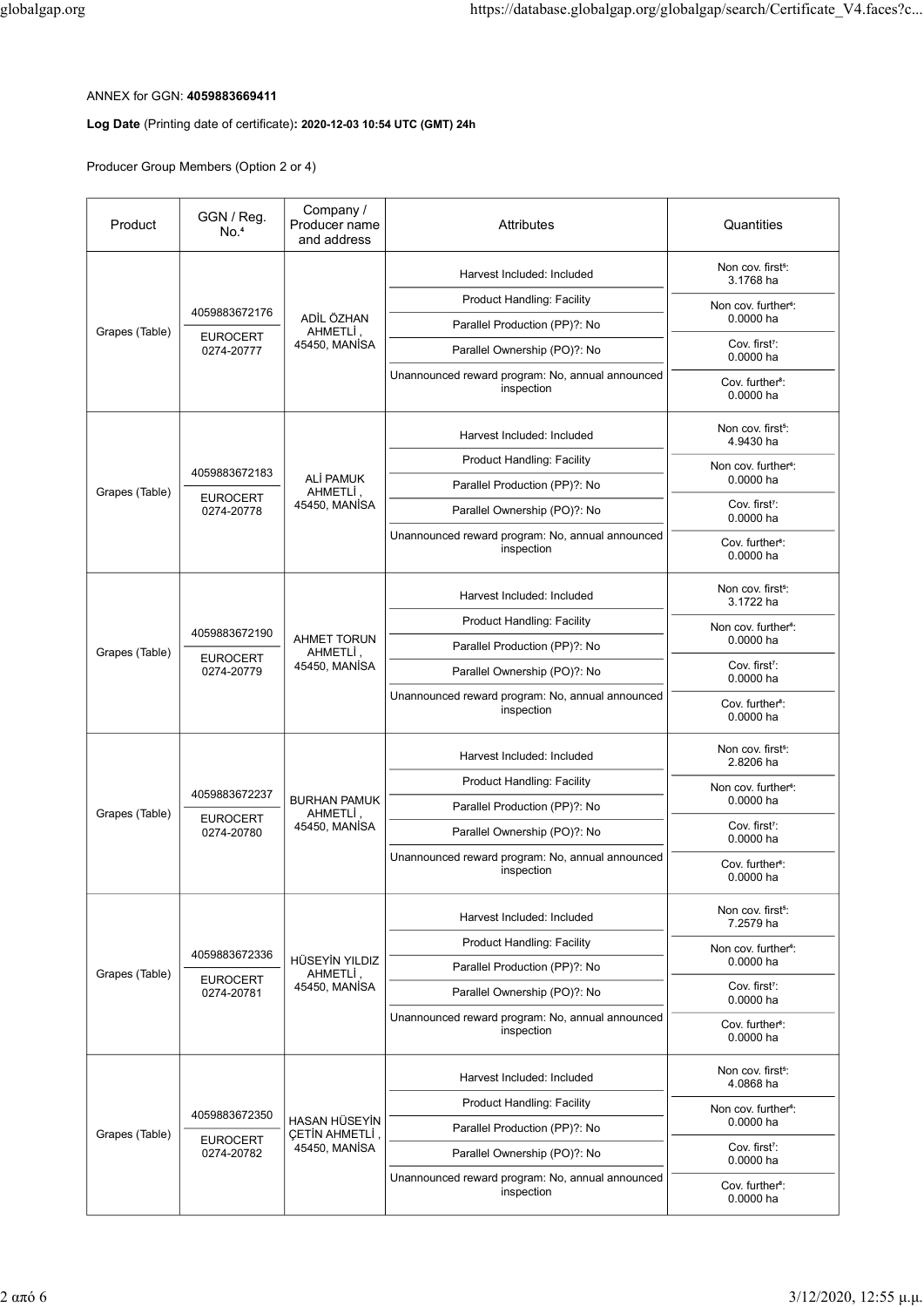| globalgap.org  |                                                |                                                    | https://database.globalgap.org/globalgap/search/Certificate V4.faces?c           |                                                |
|----------------|------------------------------------------------|----------------------------------------------------|----------------------------------------------------------------------------------|------------------------------------------------|
|                |                                                |                                                    |                                                                                  |                                                |
| Product        | GGN / Reg. No. <sup>4</sup> Producer name      | Company /<br>and address                           | Attributes                                                                       | Quantities                                     |
|                |                                                |                                                    | Harvest Included: Included                                                       | Non cov. first <sup>5</sup> :                  |
|                |                                                |                                                    | <b>Product Handling: Facility</b>                                                | 5.7275 ha                                      |
| Grapes (Table) | 4059883672381                                  | İBRAHİM GÜÇLÜ<br>AHMETLI,                          | Parallel Production (PP)?: No                                                    | Non cov. further <sup>6</sup> :<br>0.0000 ha   |
|                | <b>EUROCERT</b><br>0274-20784                  | 45450, MANISA                                      | Parallel Ownership (PO)?: No                                                     | Cov. first <sup>7</sup> :<br>0.0000 ha         |
|                |                                                |                                                    | Unannounced reward program: No, annual announced<br>inspection                   | Cov. further <sup>8</sup> :<br>0.0000 ha       |
|                |                                                |                                                    | Harvest Included: Included                                                       | Non cov. first <sup>5</sup> :<br>4.2468 ha     |
|                | 4059883672411<br><b>EUROCERT</b><br>0274-20773 | <b>İSMAİL YILDIZ</b><br>AHMETLİ.<br>45450, MANISA  | <b>Product Handling: Facility</b>                                                | Non cov. further <sup>6</sup> :                |
| Grapes (Table) |                                                |                                                    | Parallel Production (PP)?: No                                                    | 0.0000 ha                                      |
|                |                                                |                                                    | Parallel Ownership (PO)?: No                                                     | Cov. first <sup>7</sup> :<br>0.0000 ha         |
|                |                                                |                                                    | Unannounced reward program: No, annual announced<br>inspection                   | Cov. further <sup>8</sup> :<br>0.0000 ha       |
|                |                                                |                                                    | Harvest Included: Included                                                       | Non cov. first <sup>5</sup> :<br>6.5339 ha     |
|                |                                                |                                                    | <b>Product Handling: Facility</b>                                                | Non cov. further <sup>6</sup> :                |
| Grapes (Table) | 4059883672428                                  | İBİŞ YILMAZ<br>AHMETLİ,                            | Parallel Production (PP)?: No                                                    | 0.0000 ha                                      |
|                | <b>EUROCERT</b><br>0274-20786                  | 45450, MANISA                                      | Parallel Ownership (PO)?: No                                                     | Cov. first <sup>7</sup> :<br>0.0000 ha         |
|                |                                                |                                                    | Unannounced reward program: No, annual announced<br>inspection                   | Cov. further <sup>8</sup> :<br>0.0000 ha       |
|                |                                                |                                                    | Harvest Included: Included                                                       | Non cov. first <sup>5</sup> :<br>6.0682 ha     |
|                | 4059883672442                                  |                                                    | <b>Product Handling: Facility</b>                                                | Non cov. further <sup>6</sup> :                |
| Grapes (Table) | <b>EUROCERT</b>                                | <b>KEMAL ERTÜRK</b><br>AHMETLİ,                    | Parallel Production (PP)?: No                                                    | 0.0000 ha                                      |
|                | 0274-20788                                     | 45450, MANİSA                                      | Parallel Ownership (PO)?: No                                                     | Cov. first <sup>7</sup> :<br>0.0000 ha         |
|                |                                                |                                                    | Unannounced reward program: No, annual announced<br>inspection                   | Cov. further <sup>8</sup> :<br>0.0000 ha       |
|                |                                                |                                                    | Harvest Included: Included                                                       | Non cov. first <sup>5</sup> :<br>4.7629 ha     |
|                | 4059883672459<br><b>EUROCERT</b>               | <b>KEMAL ESER</b><br>AHMETLİ,                      | <b>Product Handling: Facility</b>                                                | Non cov. further <sup>6</sup> :                |
| Grapes (Table) |                                                |                                                    | Parallel Production (PP)?: No                                                    | 0.0000 ha                                      |
|                | 0274-20789                                     | 45450, MANISA                                      | Parallel Ownership (PO)?: No                                                     | Cov. first <sup>7</sup> :<br>0.0000 ha         |
|                |                                                |                                                    | Unannounced reward program: No, annual announced<br>inspection                   | Cov. further <sup>8</sup> :<br>0.0000 ha       |
|                |                                                |                                                    | Harvest Included: Included                                                       | Non cov. first <sup>5</sup> :<br>5.1181 ha     |
|                | 4059883672534                                  | MEHMET ALİ<br>KOCAAĞA<br>AHMETLI,<br>45450, MANISA | <b>Product Handling: Facility</b>                                                | Non cov. further <sup>6</sup> :                |
| Grapes (Table) | <b>EUROCERT</b>                                |                                                    | Parallel Production (PP)?: No                                                    | $0.0000$ ha<br>Cov. first <sup>7</sup> :       |
|                | 0274-20772                                     |                                                    | Parallel Ownership (PO)?: No<br>Unannounced reward program: No, annual announced | $0.0000$ ha<br>Cov. further <sup>8</sup> :     |
|                |                                                |                                                    | inspection                                                                       | $0.0000$ ha                                    |
|                | 4059883672596                                  | <b>NURETTIN</b>                                    | Harvest Included: Included<br><b>Product Handling: Facility</b>                  | Non cov. first <sup>5</sup> :<br>4.0473 ha     |
| Grapes (Table) | <b>EUROCERT</b>                                | KULAKOĞLU<br>AHMETLİ,                              | Parallel Production (PP)?: No                                                    | Non cov. further <sup>6</sup> :<br>$0.0000$ ha |
|                | 0274-20791                                     | 45450, MANISA                                      | Parallel Ownership (PO)?: No                                                     | Cov. first <sup>7</sup> :                      |
|                |                                                |                                                    |                                                                                  | $0.0000$ ha                                    |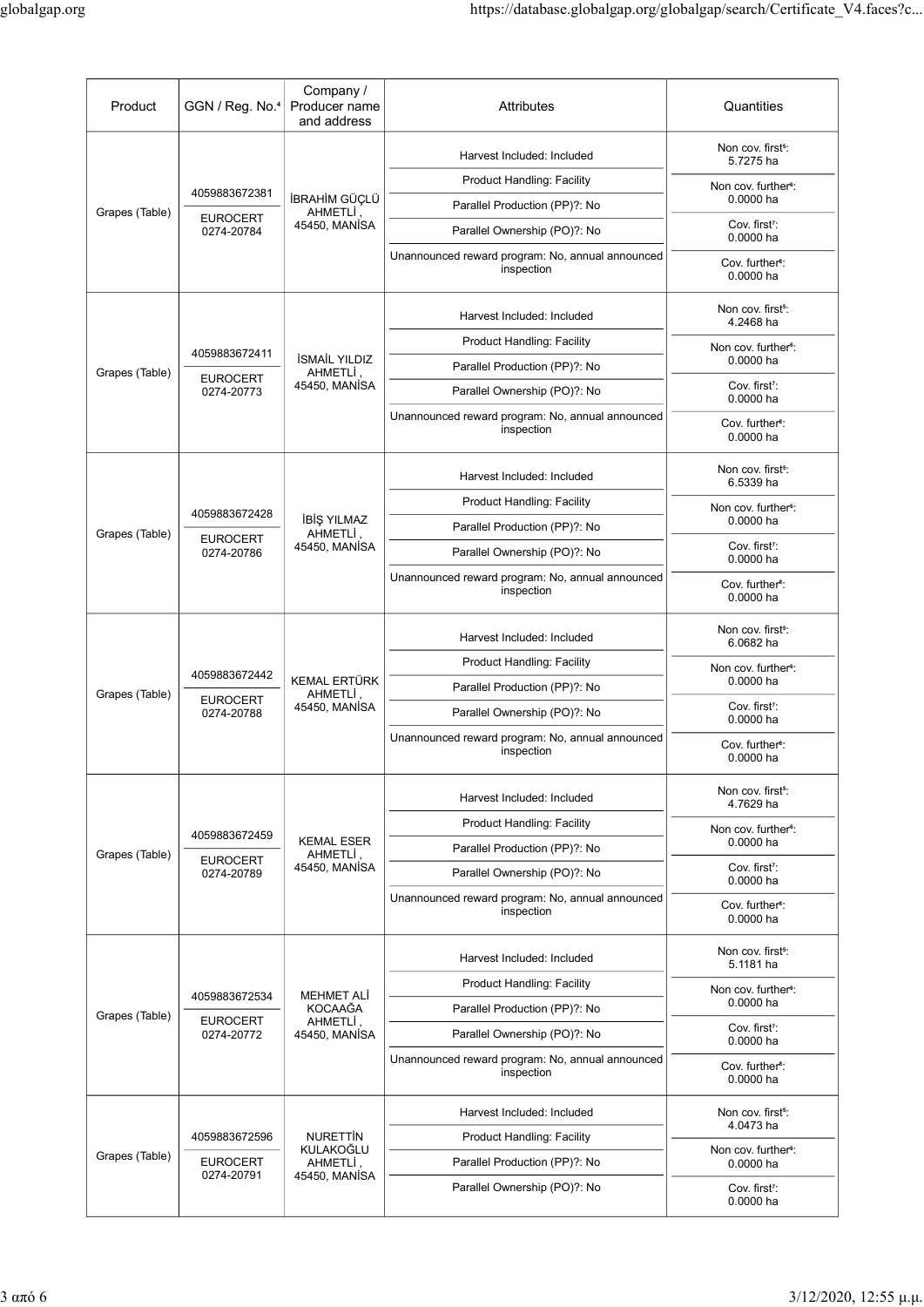|                |                                  |                                                | https://database.globalgap.org/globalgap/search/Certificate_V4.faces?c           |                                              |
|----------------|----------------------------------|------------------------------------------------|----------------------------------------------------------------------------------|----------------------------------------------|
|                |                                  |                                                |                                                                                  |                                              |
| Product        | GGN / Reg. No. <sup>4</sup>      | Company /<br>Producer name<br>and address      | Attributes                                                                       | Quantities                                   |
|                |                                  |                                                | Unannounced reward program: No, annual announced<br>inspection                   | Cov. further <sup>8</sup> :<br>0.0000 ha     |
|                |                                  |                                                | Harvest Included: Included                                                       | Non cov. first <sup>5</sup> :<br>2.5000 ha   |
|                | 4059883672602                    | <b>ORHAN PAMUK</b><br>AHMETLİ<br>45450, MANISA | <b>Product Handling: Facility</b>                                                | Non cov. further <sup>6</sup> :              |
| Grapes (Table) | <b>EUROCERT</b>                  |                                                | Parallel Production (PP)?: No                                                    | 0.0000 ha                                    |
|                | 0274-20792                       |                                                | Parallel Ownership (PO)?: No                                                     | Cov. first <sup>7</sup> :<br>0.0000 ha       |
|                |                                  |                                                | Unannounced reward program: No, annual announced<br>inspection                   | Cov. further <sup>8</sup> :<br>0.0000 ha     |
|                | 4059883672619<br><b>EUROCERT</b> | ÖMER YILDIZ<br>AHMETLİ,<br>45450, MANISA       | Harvest Included: Included                                                       | Non cov. first <sup>5</sup> :<br>6.0496 ha   |
| Grapes (Table) |                                  |                                                | <b>Product Handling: Facility</b>                                                | Non cov. further <sup>6</sup> :              |
|                |                                  |                                                | Parallel Production (PP)?: No                                                    | 0.0000 ha<br>Cov. first <sup>7</sup> :       |
|                | 0274-20775                       |                                                | Parallel Ownership (PO)?: No<br>Unannounced reward program: No, annual announced | 0.0000 ha                                    |
|                |                                  |                                                | inspection                                                                       | Cov. further <sup>8</sup> :<br>0.0000 ha     |
|                |                                  |                                                | Harvest Included: Included                                                       | Non cov. first <sup>5</sup> :<br>7.6965 ha   |
|                | 4059883672626                    |                                                | <b>Product Handling: Facility</b>                                                | Non cov. further <sup>6</sup> :              |
| Grapes (Table) | <b>EUROCERT</b>                  | ÖZGÜR İNAN<br>AHMETLİ,                         | Parallel Production (PP)?: No                                                    | 0.0000 ha                                    |
|                | 0274-20793                       | 45450, MANISA                                  | Parallel Ownership (PO)?: No                                                     | Cov. first <sup>7</sup> :<br>$0.0000$ ha     |
|                |                                  |                                                | Unannounced reward program: No, annual announced<br>inspection                   | Cov. further <sup>8</sup> :<br>0.0000 ha     |
|                |                                  |                                                | Harvest Included: Included                                                       | Non cov. first <sup>5</sup> :<br>3.0696 ha   |
|                | 4059883672671<br><b>EUROCERT</b> | ŞERAFETTİN<br>KULAKOĞLU<br>AHMETLİ,            | <b>Product Handling: Facility</b>                                                | Non cov. further <sup>6</sup> :              |
| Grapes (Table) |                                  |                                                | Parallel Production (PP)?: No                                                    | 0.0000 ha<br>Cov. first <sup>7</sup> :       |
|                | 0274-20794                       | 45450, MANISA                                  | Parallel Ownership (PO)?: No<br>Unannounced reward program: No, annual announced | 0.0000 ha                                    |
|                |                                  |                                                | inspection                                                                       | Cov. further <sup>8</sup> :<br>0.0000 ha     |
|                |                                  |                                                | Harvest Included: Included                                                       | Non cov. first <sup>5</sup> :<br>5.9034 ha   |
|                | 4059883672695                    | SEYDİ ERTÜRK<br>AHMETLİ,<br>45450, MANISA      | <b>Product Handling: Facility</b>                                                | Non cov. further <sup>6</sup> :<br>0.0000 ha |
| Grapes (Table) | <b>EUROCERT</b>                  |                                                | Parallel Production (PP)?: No<br>Parallel Ownership (PO)?: No                    | Cov. first <sup>7</sup> :                    |
|                | 0274-20795                       |                                                | Unannounced reward program: No, annual announced                                 | 0.0000 ha                                    |
|                |                                  |                                                | inspection                                                                       | Cov. further <sup>8</sup> :<br>$0.0000$ ha   |
|                |                                  |                                                | Harvest Included: Included                                                       | Non cov. first <sup>5</sup> :<br>1.8895 ha   |
|                | 4059883672701<br><b>EUROCERT</b> | SEMA BAĞCI<br>AHMETLİ,<br>45450, MANİSA        | <b>Product Handling: Facility</b>                                                | Non cov. further <sup>6</sup> :              |
| Grapes (Table) |                                  |                                                | Parallel Production (PP)?: No                                                    | 0.0000 ha                                    |
|                | 0274-20776                       |                                                | Parallel Ownership (PO)?: No                                                     | Cov. first <sup>7</sup> :<br>0.0000 ha       |
|                |                                  |                                                | Unannounced reward program: No, annual announced<br>inspection                   | Cov. further <sup>8</sup> :<br>0.0000 ha     |
|                | 4059883672725                    | <b>TALAT PAMUK</b>                             | Harvest Included: Included                                                       | Non cov. first <sup>5</sup> :                |
| Grapes (Table) | <b>EUROCERT</b>                  | AHMETLİ,<br>45450, MANİSA                      | <b>Product Handling: Facility</b>                                                | 1.8406 ha                                    |
|                | 0274-20797                       |                                                |                                                                                  | Non cov. further <sup>6</sup> :              |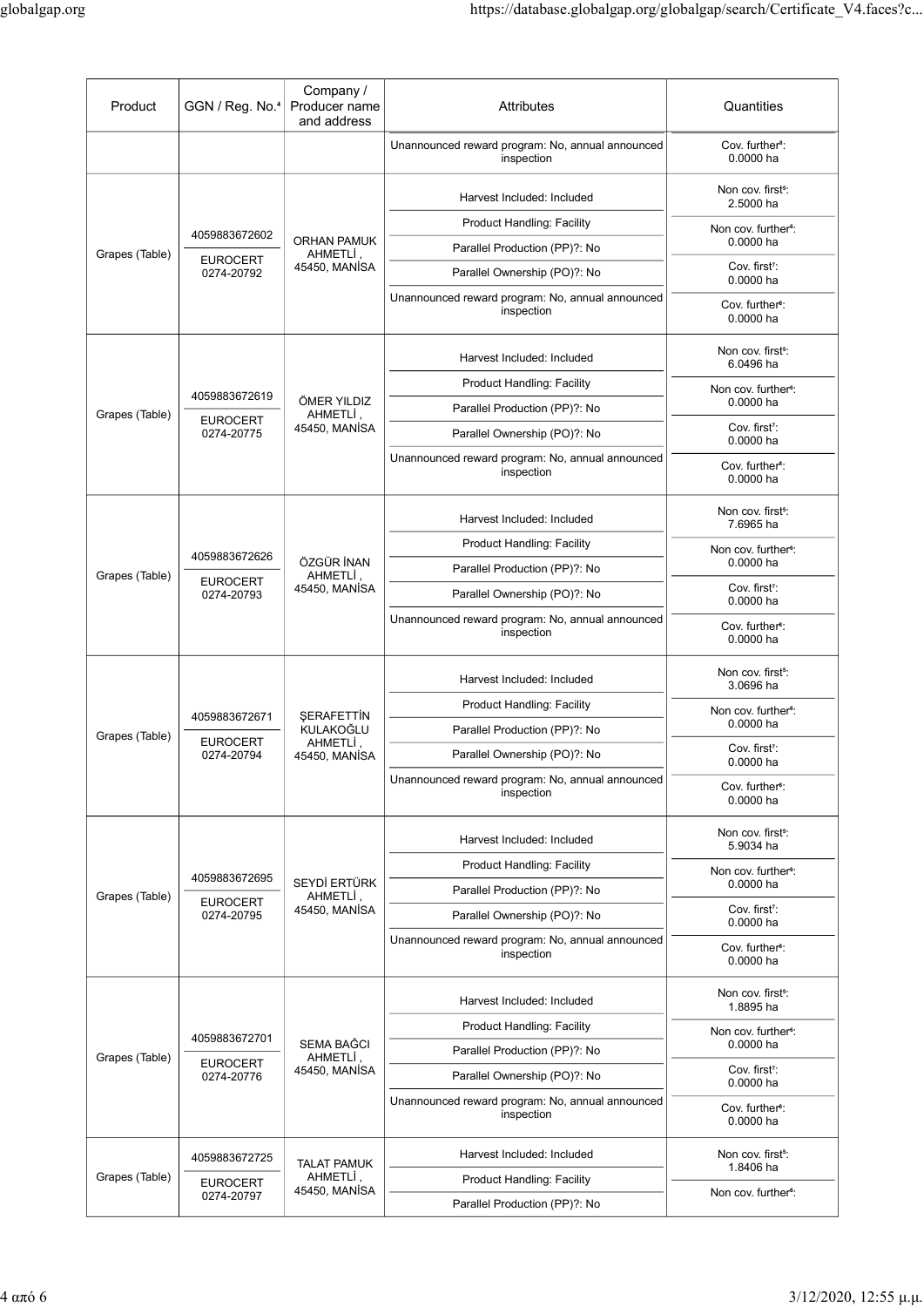|                |                                                |                                                   | https://database.globalgap.org/globalgap/search/Certificate_V4.faces?c           |                                                |
|----------------|------------------------------------------------|---------------------------------------------------|----------------------------------------------------------------------------------|------------------------------------------------|
|                |                                                |                                                   |                                                                                  |                                                |
|                |                                                |                                                   |                                                                                  |                                                |
| Product        | GGN / Reg. No. <sup>4</sup>                    | Company /<br>Producer name<br>and address         | Attributes                                                                       | Quantities                                     |
|                |                                                |                                                   | Parallel Ownership (PO)?: No                                                     | 0.0000 ha                                      |
|                |                                                |                                                   | Unannounced reward program: No, annual announced                                 | Cov. first <sup>7</sup> :<br>0.0000 ha         |
|                |                                                |                                                   | inspection                                                                       | Cov. further <sup>8</sup> :<br>0.0000 ha       |
|                |                                                |                                                   | Harvest Included: Included                                                       | Non cov. first <sup>5</sup> :<br>3.0139 ha     |
|                | 4059883672732<br><b>EUROCERT</b><br>0274-20798 | ZAFER ERIM<br>AHMETLİ,<br>45450, MANISA           | Product Handling: Facility                                                       | Non cov. further <sup>6</sup> :<br>$0.0000$ ha |
| Grapes (Table) |                                                |                                                   | Parallel Production (PP)?: No<br>Parallel Ownership (PO)?: No                    | Cov. first <sup>7</sup> :                      |
|                |                                                |                                                   | Unannounced reward program: No, annual announced                                 | 0.0000 ha<br>Cov. further <sup>8</sup> :       |
|                |                                                |                                                   | inspection                                                                       | $0.0000$ ha                                    |
| Grapes (Table) |                                                | ALİ KARADENİZ                                     | Harvest Included: Included                                                       | Non cov. first <sup>5</sup> :<br>5.1919 ha     |
|                | 4063061485571                                  |                                                   | <b>Product Handling: Facility</b>                                                | Non cov. further <sup>6</sup> :<br>0.0000 ha   |
|                | <b>EUROCERT</b>                                | AHMETLİ,<br>45450, MANISA                         | Parallel Production (PP)?: No<br>Parallel Ownership (PO)?: No                    | Cov. first <sup>7</sup> :                      |
|                | 0274-22435                                     |                                                   | Unannounced reward program: No, annual announced                                 | $0.0000$ ha                                    |
|                |                                                |                                                   | inspection                                                                       | Cov. further <sup>8</sup> :<br>0.0000 ha       |
|                |                                                |                                                   | Harvest Included: Included                                                       | Non cov. first <sup>5</sup> :<br>5.6931 ha     |
|                | 4063061485588                                  |                                                   | <b>Product Handling: Facility</b>                                                | Non cov. further <sup>6</sup> :                |
| Grapes (Table) | <b>EUROCERT</b><br>0274-22436                  | HÜSEYİN BİLGİN<br><b>AHMETLİ</b><br>45450, MANISA | Parallel Production (PP)?: No                                                    | 0.0000 ha<br>Cov. first <sup>7</sup> :         |
|                |                                                |                                                   | Parallel Ownership (PO)?: No<br>Unannounced reward program: No, annual announced | $0.0000$ ha                                    |
|                |                                                |                                                   | inspection                                                                       | Cov. further <sup>8</sup> :<br>0.0000 ha       |
|                |                                                |                                                   | Harvest Included: Included                                                       | Non cov. first <sup>5</sup> :<br>2.4365 ha     |
|                | 4063061485595<br><b>EUROCERT</b>               | <b>MUSTAFA SERT</b><br>AHMETLİ,<br>45450, MANISA  | <b>Product Handling: Facility</b>                                                | Non cov. further <sup>6</sup> :<br>0.0000 ha   |
| Grapes (Table) |                                                |                                                   | Parallel Production (PP)?: No<br>Parallel Ownership (PO)?: No                    | Cov. first <sup>7</sup> :                      |
|                | 0274-22437                                     |                                                   | Unannounced reward program: No, annual announced                                 | 0.0000 ha                                      |
|                |                                                |                                                   | inspection                                                                       | Cov. further <sup>8</sup> :<br>0.0000 ha       |
|                |                                                |                                                   | Harvest Included: Included                                                       | Non cov. first <sup>5</sup> :<br>4.8312 ha     |
|                | 4063061485601                                  | ŞABAN DEMİRAY                                     | <b>Product Handling: Facility</b><br>Parallel Production (PP)?: No               | Non cov. further <sup>6</sup> :<br>0.0000 ha   |
| Grapes (Table) | <b>EUROCERT</b><br>0274-22438                  | AHMETLİ,<br>45450, MANİSA                         | Parallel Ownership (PO)?: No                                                     | Cov. first <sup>7</sup> :<br>0.0000 ha         |
|                |                                                |                                                   | Unannounced reward program: No, annual announced<br>inspection                   | Cov. further <sup>8</sup> :<br>0.0000 ha       |
|                |                                                |                                                   | Harvest Included: Included                                                       | Non cov. first <sup>5</sup> :                  |
|                |                                                |                                                   | <b>Product Handling: Facility</b>                                                | 6.8325 ha<br>Non cov. further <sup>6</sup> :   |
|                | 4063061485618<br><b>EUROCERT</b><br>0274-22439 | YUSUF ÇETİN<br>AHMETLI,<br>45450, MANISA          | Parallel Production (PP)?: No                                                    | 0.0000 ha                                      |
| Grapes (Table) |                                                |                                                   | Parallel Ownership (PO)?: No                                                     | Cov. first <sup>7</sup> :                      |
|                |                                                |                                                   | Unannounced reward program: No, annual announced                                 | $0.0000$ ha                                    |